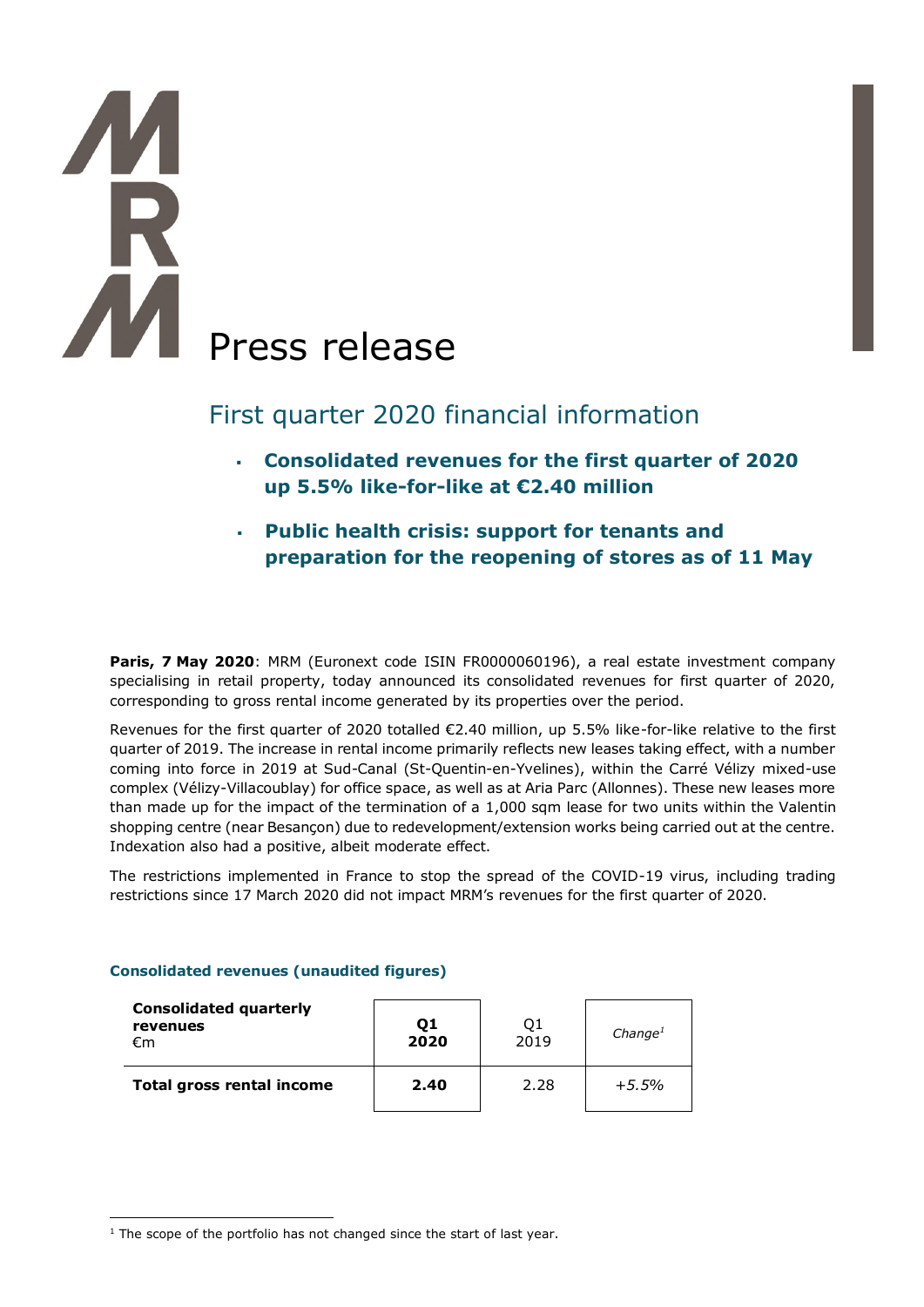### **Significant restriction of tenants' activity as of mid-March**

In accordance with the above-mentioned restrictions, only retailers selling necessity goods have been able to remain open to the public within MRM's retail portfolio as from 17 March.

Stores that remained open represent slightly more than 25% of annualised gross rents as at 1 January 2020.

In view of their tenant mix, five MRM shopping centres have remained in operation in order to allow access to stores meeting with shoppers' essential needs. Garden centres have remained open. However, the medium-sized city centre unit in Reims and retail units at Carré Vélizy and Passage de la Réunion (Mulhouse) have been closed since 17 March 2020.

Furthermore, while maintaining the necessary means to ensure people's safety and the protection of its properties, MRM has implemented measures to cut property operating expenses at its shopping centres.

#### **Impact of the COVID-19 crisis and measures taken**

In view of with the successive extensions of the lockdown period in France and of the scale of their economic impact on the business activity of its tenants, MRM – in line with the recommendations of the Conseil National des Centres Commerciaux – initially suspended recovery of rents and associated charges for all tenants that have remained closed for April 2020, and then extended this measure to May 2020.

MRM is taking all necessary steps to ensure that retailers at its shopping centres are able to reopen their stores in accordance with public health requirements as of 11 May 2020, apart from the restaurant and bar sector, for which a reopening date has not been set as yet. The extension/redevelopment works of the Valentin shopping centre have resumed following an interruption of several weeks and a new provisional schedule for completion and opening to the public is being prepared.

MRM has set up a committee in charge of assessing the conditions and criteria for the payment or write off, in whole or in part, of suspended rents and charges, and of reviewing, on a case-by-case basis, the situation of tenants' whose business, while not interrupted, will have been severely affected during the lockdown period.

Many uncertainties remain concerning the exit terms of the lockdown and how long it will take for the situation to be back to normal. MRM will closely monitor the trading recovery of its tenants and, if necessary, will take appropriate support measures.

#### **2020 General Meeting**

As a reminder, on 3 April 2020, the Board of Directors announced that the General Meeting initially scheduled for 26 May 2020 has been postponed until 26 June 2020, and that it reserves the possibility to revise the indications given on the  $28<sup>th</sup>$  of February related to payout to shareholders with respect to the 2019 financial year.

#### **Calendar**

Revenues for the second quarter and 2020 half-year results are due out on 29 July 2020 before market opening.